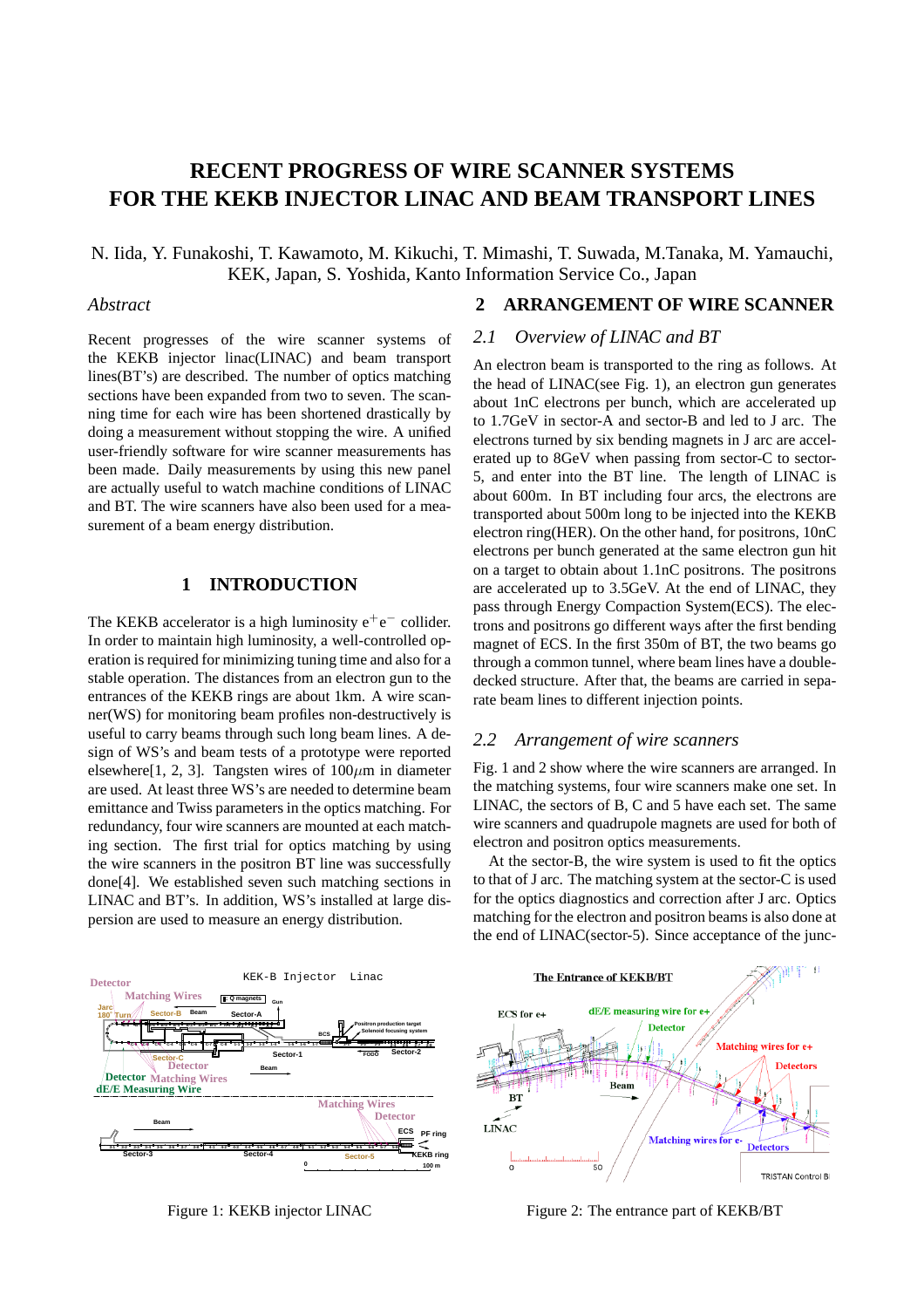tion from LINAC to BT( including ECS for the positron ) is narrow, optics matching is important for efficient beam transmission. We have additional matching sections at the entrance of the electron and positron BT lines. One more WS is equipped at each end of BT's. We do not use those WS's at present yet.

When we choose locations of the four wire scanners, we have to pay attention to betatron phase advance among them. Too small phase advance brings bad accuracy in the optics measurement. In BT's, the phase advance is suitable for the measurement since the wires are installed in  $2\pi$  sections. However in LINAC, originally, four wires had been bunched in a small phase advanced section. We moved one wire beyond a quadrupole to keep enough phase advance.

There are two measurement points for energy spread. One is at J arc of LINAC where the dispersion is 1m. Another measurement point is at the entrance of positron BT, where the dispersion is 3m. At both points, the beam sizes from energy spreads are large enough compared with that from betatron.

Bremsstrahlung lights are emitted from a wire hit by a beam and produce showers everywhere at walls of beam pipes. The photomultiplier tube(PMT) at 5∼10 m downstream of the wires detects the showers. The PMT's used in BT's(H7195(R329-02)/Hamamatsu) are surrounded by leads 100mm thick, which shield backgrounds produced by a beam halo. We adopted small PMT's for LINAC(E5996(R5990-U)/Hamamatsu) with which we can decrease the amount of shield leads. This is because the leads are mounted on the same supports for other structures and 30kg is the limit for additional components.

#### **3 OPERATION**

#### *3.1 Matching system*

In this section, panels of wire scanner systems which are used for daily operations are described.

First a selection panel is opened to choose a region to be measured as shown in Fig. 3. In the next panel(Fig. 4), beam sizes at four wires in this region are measured. The widths(devided by  $\sqrt{2}$ ) of left most and right most peaks of the three in the graph show the vertical and horizontal beam sizes, respectively. The data taking is done without stopping the wire. With this new data taking method a measuring time has been remarkably reduced. It takes 30sec for a wire to move a 120mm stroke with a 25Hz beam repetition. We can finish all measurements of Fig. 4 within

| Select Matching zone                           |      |
|------------------------------------------------|------|
| <b>SH</b> File Edit Window 06/16/2000 15:36:51 | Help |
| Wire Scanner Matching                          |      |
| <b>Select Matching Zone</b>                    |      |
| <b>B-Sector</b>                                |      |
| C-Sector                                       |      |
| 5-Sector KEKBp                                 |      |
| 5-Sector KEKBe                                 |      |
| $-5 -$ Sector PF                               |      |
| 5-Sector AR                                    |      |
| <b>BT KEKBp</b>                                |      |
| <b>RT KEKRe</b>                                |      |
| <b>BT AR</b>                                   |      |
| Exit<br>ΩK                                     |      |

Figure 3: A region for optics matching is selected



Figure 4: Typical beam profiles in positron BT line.

five minutes. The vibration of a moving wire was measured with a prototype<sup>[3]</sup>. The result was  $\pm 10 \mu m$  in peakto-peak which was small enough compared with the beam size(0.5∼5mm) at LINAC and BT.

The optics calculations are done in the third panel(Fig. 5). In LINAC, beams are accelerated among wires. The emittance shrinks in the ratio of beam energy, *γ*(Lorentz factor). In the calculation, this effect is taken into account by using the cavity voltages including the beam loading.

The left part of Fig. 5 shows optics parameters as ellipses in the phase space calculated from measured beam sizes. The ellipses are drawn so that the distance from the ellipse to the four pairs of lines obtained from the measured beam sizes is minimum. The upper graph shows the horizontal phase space and the lower shows the vertical one. The center part of this figure shows three ellipses. Two of these denote the measurement and the design. The third ellipse is similar to that of the measurement with emittance multiplied by a measured BMAG[5]. They give a visual appeal of the difference between measured and design optics.

The right part shows calculated optics parameters( $\alpha$ ,  $\beta$ ,  $\varepsilon$ 



Figure 5: Optics calculation from measurements.